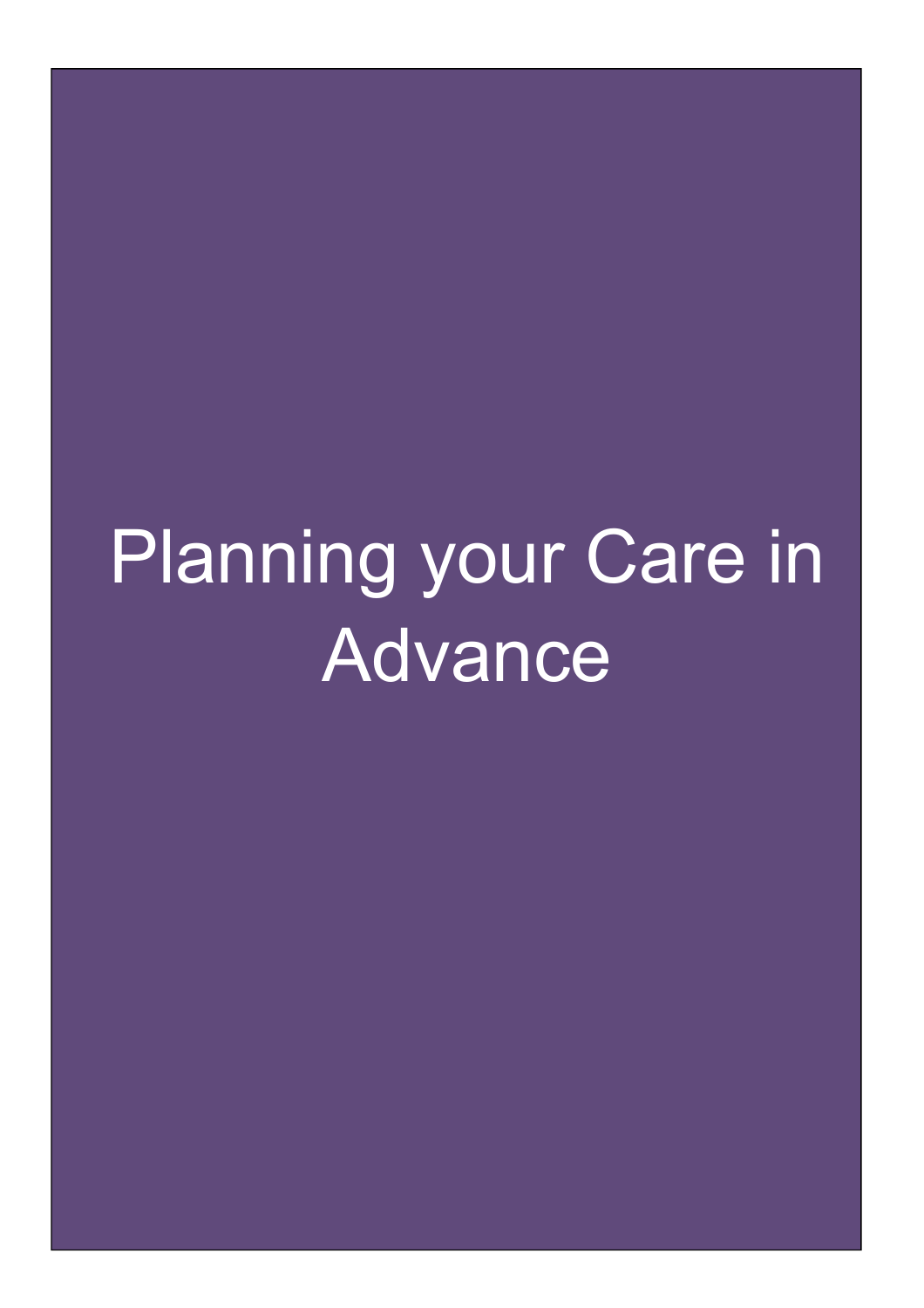## **Using this booklet**

This booklet is about making an Advance Care Plan (ACP). You may be reading it because you have been diagnosed with a serious condition, as part of planning for retirement, or for any other reason that prompts you to think about the possibility of illness or frailty in the future.

#### **What is an Advance Care Plan (ACP)?**

ACP is a process in which you can think, talk and write about what is important to you, and describe the kind of care you would want if you became unable to make decisions for yourself. It broaches the subject of dying, and how you would like to be looked after at that time. It may seem difficult to think ahead in this way, but writing an advance care plan makes a clear record of your wishes so that these can be respected and, where possible, carried out by people caring for you in the future.

#### **How do I start planning?**

Advance Care Planning is entirely flexible. Most people will talk things through with a relative, friend or healthcare professional who knows them well. They may have a series of conversations which may or may not result in a written plan.

This booklet suggests various ways in which an Advance Care Plan can record your wishes, and you can focus on the areas that seem relevant to you. You might make your ACP all at once or gradually over time. The plan is not set in stone – you are encouraged to update it as your situation and priorities change. The booklet is intended only to guide you – each Advance Care Plan is completely individual.

#### **Documents which may be included in an Advance Care Plan**

#### **Advance Statement of Wishes (pages 4-12)**

This is an informal statement of what you would like to happen. It is not legally binding, but must be taken into account when decisions are made on your behalf.

#### **Making a will (page 9)**

#### **Lasting Power of Attorney (page 6)**

This is a legally binding document by which you appoint a person to make decisions on your behalf.

#### **Advance Decision to Refuse Treatment (pages 13-17)**

This is a legal document recording treatments you do not wish to receive. In specified circumstances, it can be legally binding. If you do not wish to be resuscitated in the event of cardiopulmonary arrest (when the heart and breathing stop), you can state this here.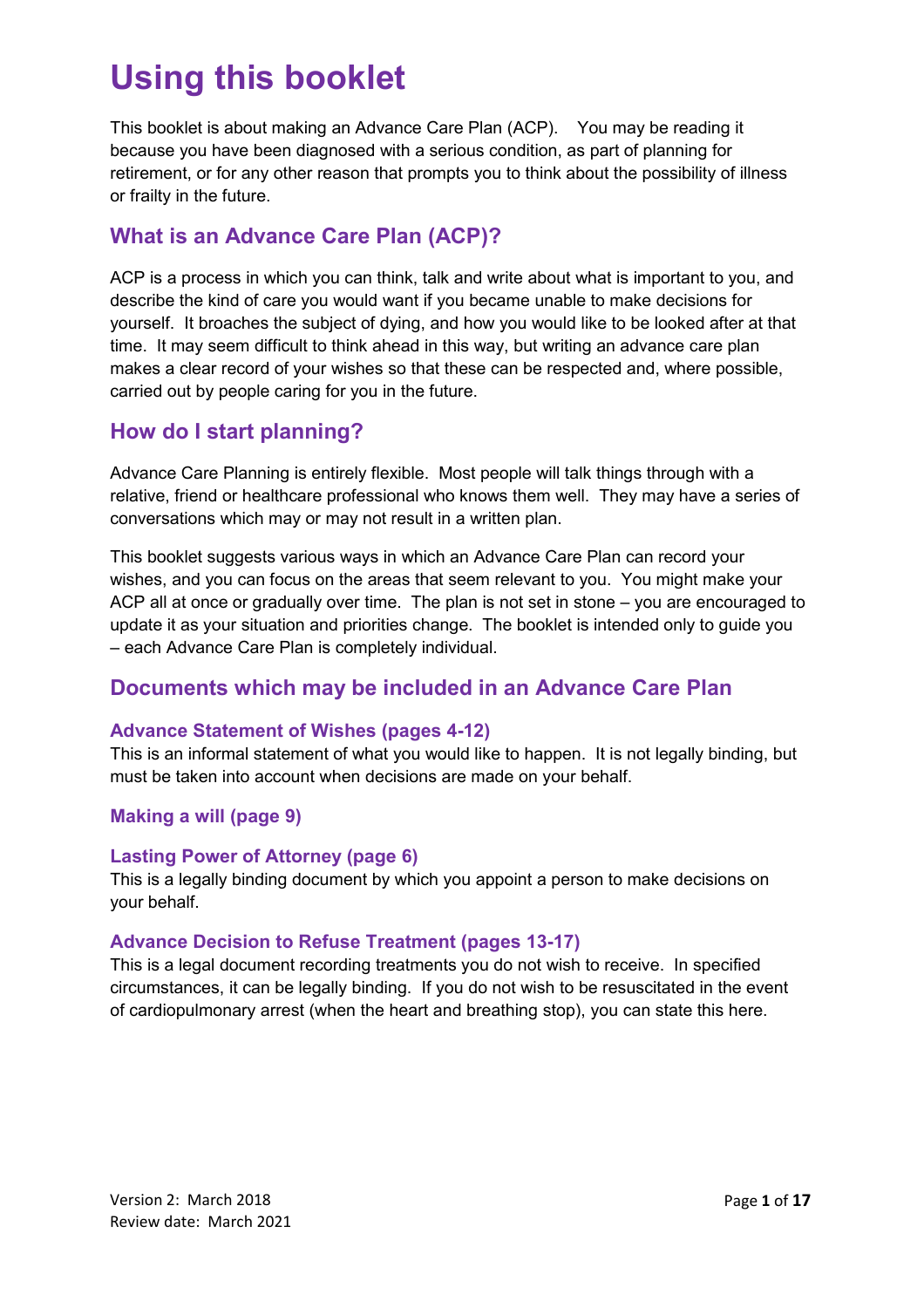| Page                    |
|-------------------------|
| 3                       |
| $\overline{\mathbf{4}}$ |
| 5                       |
| 6                       |
| $\overline{7}$          |
| 8                       |
| 9                       |
| 10                      |
|                         |

Funeral planning **11**

#### **Advance Decision to Refuse Treatment 13**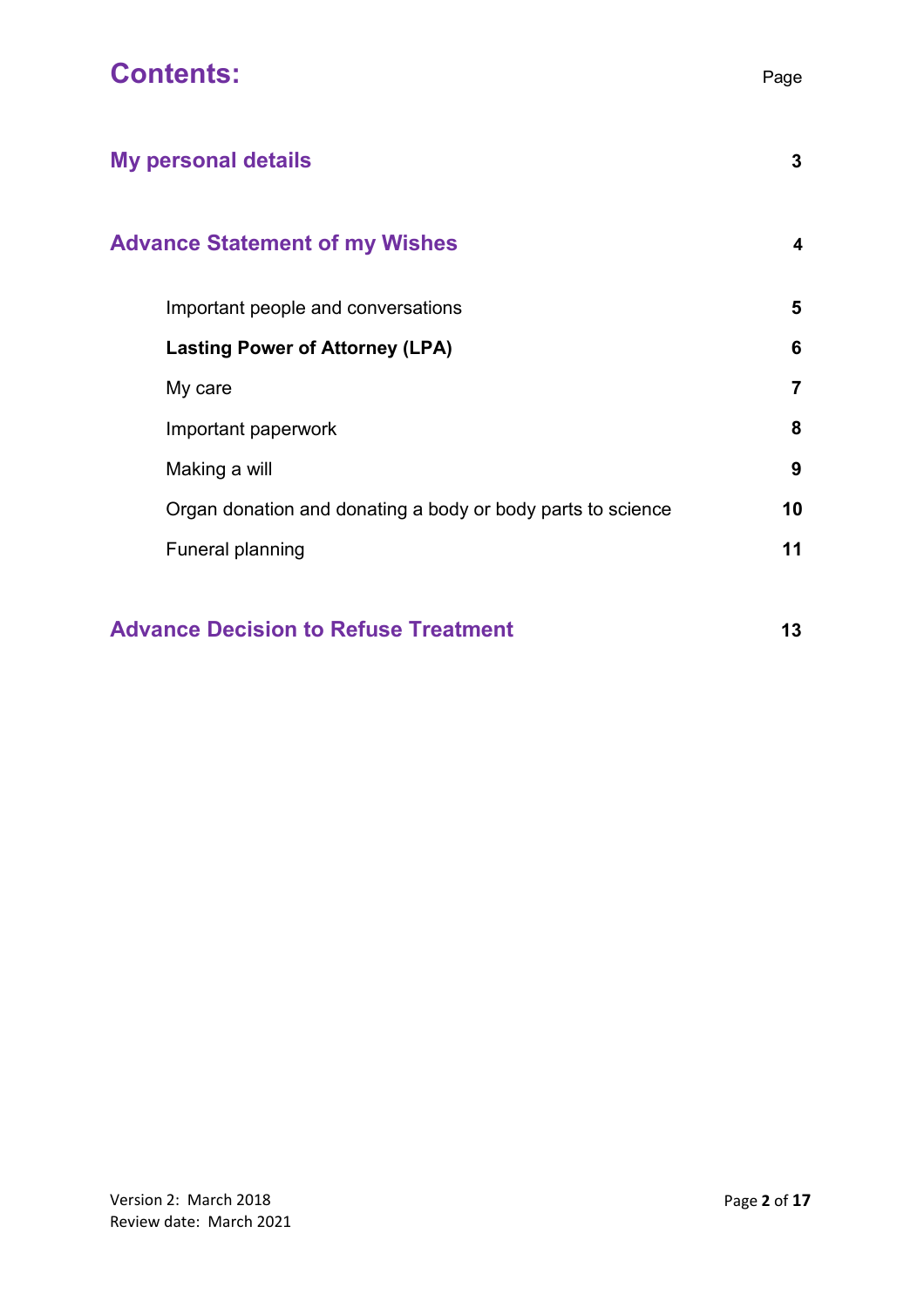## **Personal details**

#### **This Advance Care Plan is for:**

| Name: | Date of birth: |
|-------|----------------|
|       |                |

NHS number:

Address and postcode:

Phone:

## **The following people have copies of this Advance Care Plan:**

Consider giving copies of this plan to as many people as possible who may be involved in your care, e.g. family members, GP, nurse, consultant, key worker or carer.

| Name:                           | Relationship to me: |  |  |  |
|---------------------------------|---------------------|--|--|--|
| Contact details:                |                     |  |  |  |
|                                 |                     |  |  |  |
| Name:<br>Contact details:       | Relationship to me: |  |  |  |
|                                 |                     |  |  |  |
| Name:                           | Relationship to me: |  |  |  |
| Contact details:                |                     |  |  |  |
|                                 |                     |  |  |  |
| Name:                           | Relationship to me: |  |  |  |
| Contact details:                |                     |  |  |  |
|                                 |                     |  |  |  |
| Name:                           | Relationship to me: |  |  |  |
| Contact details:                |                     |  |  |  |
|                                 |                     |  |  |  |
| This Plan was first written on: |                     |  |  |  |
|                                 |                     |  |  |  |
| <b>I reviewed this Plan on</b>  |                     |  |  |  |
| the following date(s):          |                     |  |  |  |
|                                 |                     |  |  |  |
|                                 |                     |  |  |  |

7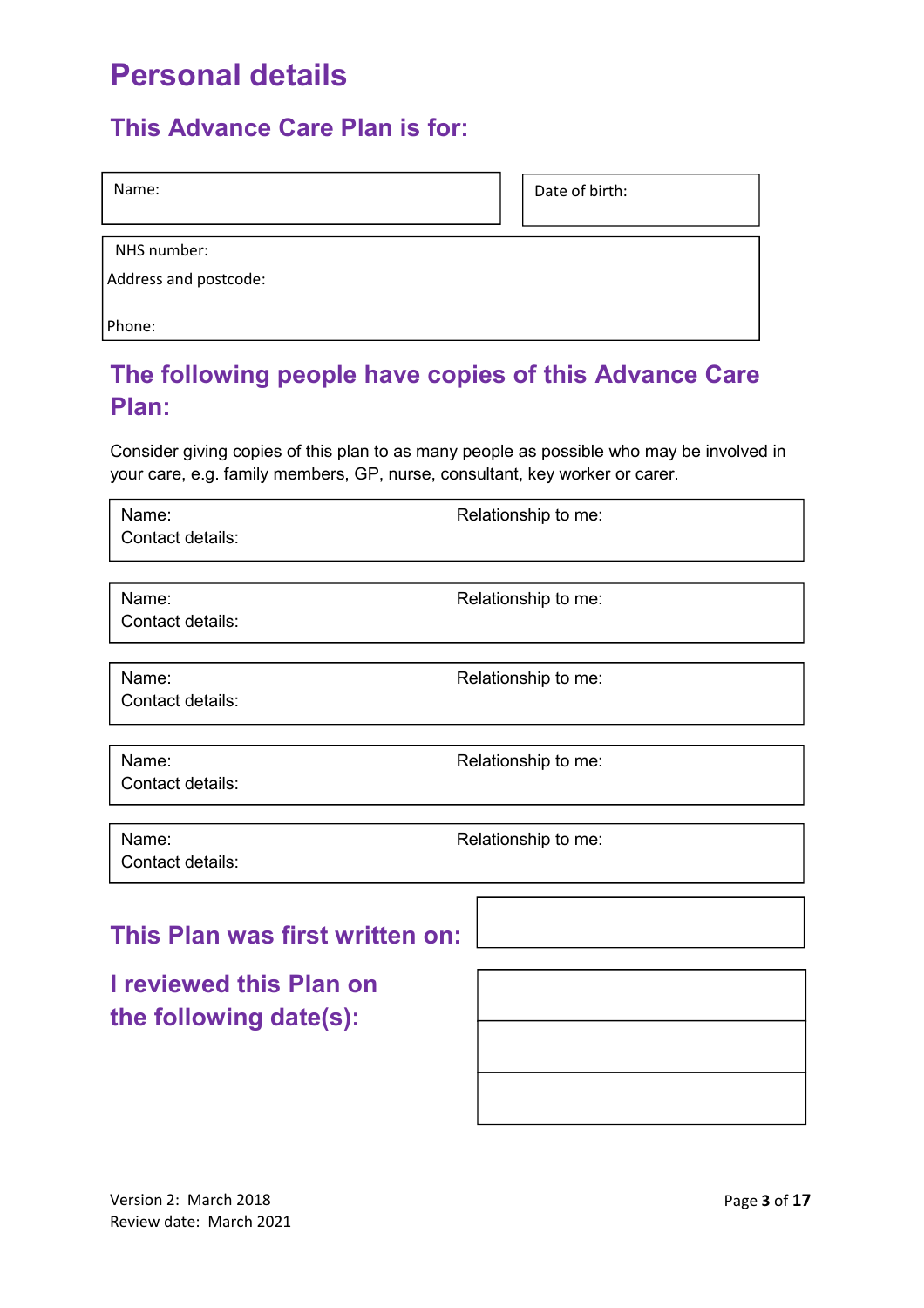## **Advance Statement of My Wishes**

In this statement you can record things that would be important to you if you became too unwell to discuss your care or treatment and unable to make decisions for yourself. Writing your priorities down in advance will ensure that family, carers and professionals looking after you try to provide care and make arrangements in keeping with your wishes.

**This statement is not legally binding.** It is not always possible to do exactly as you have asked, but your wishes must be taken into account by anyone making decisions on your behalf.

To help you start writing, the statement is divided into sections, as below. These are just suggestions – you can write the statement in whatever way suits you best.

#### **1. Important people and conversations**

Whom do you consider your next of kin? (This is the relative or friend you would wish to be contacted first in an emergency).

Whom would you like to be told about your care or treatment?

Is there anyone to whom information about your care should not be given?

Any discussions you want to have with family or friends.

Have you appointed anyone as an Attorney under a Lasting or Enduring Power of Attorney?

#### **2. My care**

Where would you like to be looked after if you could no longer care for yourself?

Where would you like to be looked after when you are dying?

Who would you like to support or visit you?

Important things about your religion or culture.

#### **3. Putting affairs in order**

Organising important paperwork.

Have you made a will?

Do you want to plan your funeral?

Do you want to donate your organs after death if this is possible? (Your family may have to give consent, so you will need to tell them about this).

Have you made plans for those who depend on you (e.g. children, elderly relatives, or pets)?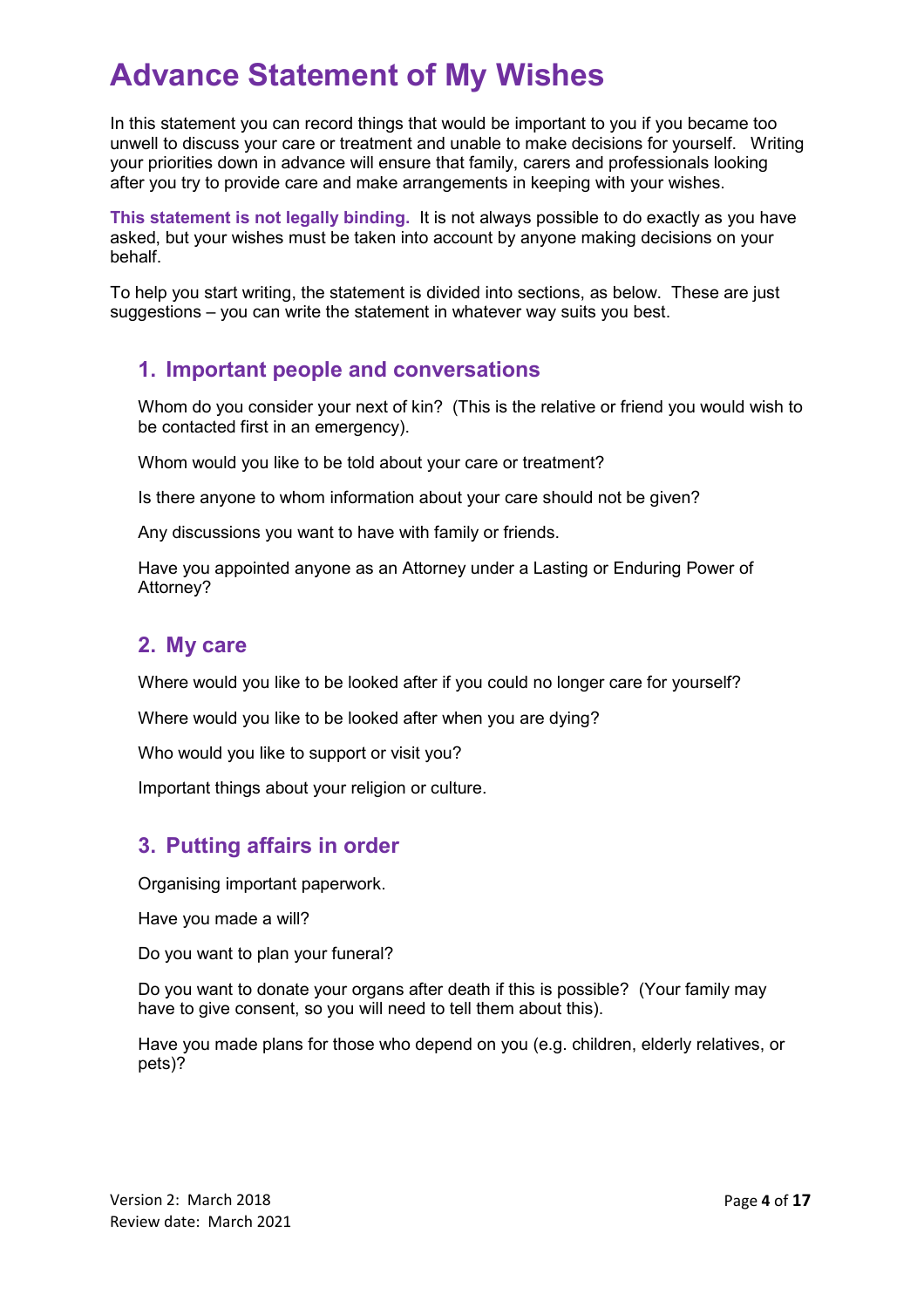## **1. Important people and conversations**

My next of kin is: Relationship to me:

Contact details:

I would like my care or treatment to be discussed first with: Name and contact details:

My care or treatment should **not** be discussed with the following people:

I have appointed the following people as Attorneys under a Lasting Power of Attorney: (You do not have to do this. See page 7 for further information. If you have appointed attorney(s), give their details below)

**Lasting or Enduring Power of Attorney (LPA) for Property and Affairs** Name and contact details:

**Lasting Power of Attorney (LPA) for Health and Personal Welfare**  Name and contact details:

Things I want to discuss with my family or friends:

I may want this person to help me with conversations: Name and contact details: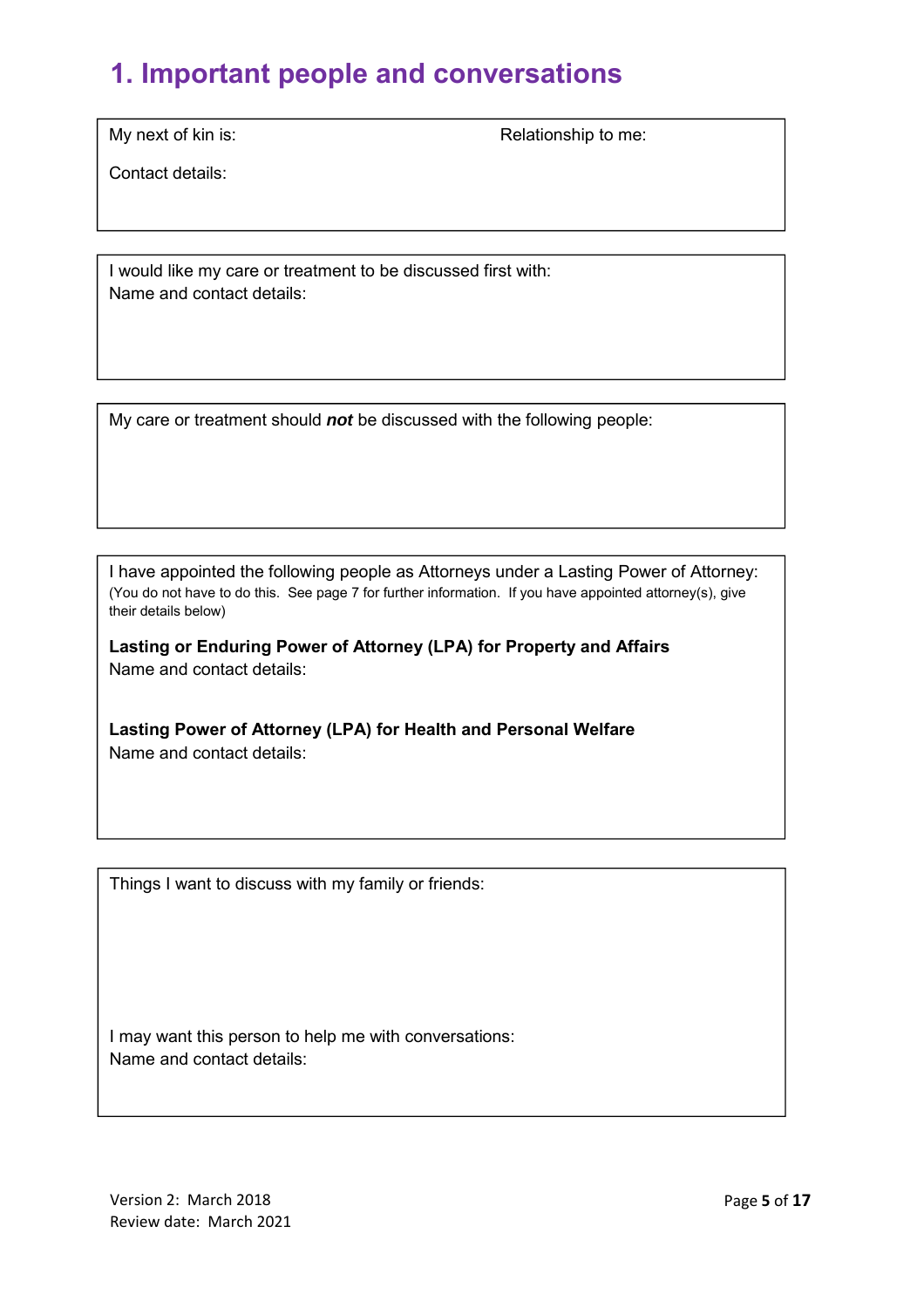## **Lasting Power of Attorney (LPA)**

**LPA is a legal document that lets you appoint a person (known as an 'attorney') to make decisions on your behalf.** Your attorney can be a relative, friend or professional (such as a solicitor) and you can appoint more than one. At the time when you make your LPA, you must be 18 or over and have mental capacity – the ability to make your own decisions. LPA could be used if you lose mental capacity. You can read more about how mental capacity is assessed at www.justice.gov.uk/protecting-the-vulnerable/mentalcapacity-act.

There are 2 types of lasting power of attorney (LPA): health and welfare, and property and financial affairs. You can choose to make one type or both. They are registered separately because they work slightly differently, as described below.

#### **1 Health and welfare lasting power of attorney (LPA)**

This allows you to choose a person or persons to be involved in decisions about things like:

- your daily routine (e.g. eating and what to wear)
- medical care
- moving into a care home
- life-sustaining treatment

This type of LPA can only be used when it has been registered and healthcare or legal professionals are confident you have become unable to make decisions for yourself.

#### **2. Property and financial affairs enduring or lasting power of attorney (LPA or EPA)**

This lets you choose a person or persons to make decisions about money and property for you, such as:

- paying bills and collecting benefits or selling your home.
- selling your home

If you give your permission, this type of LPA can be used as soon as it is registered. This means your attorney can begin to help you as soon as you wish, and continue to do so if you become unable to make decisions.

#### **How to make a lasting power of attorney**

- 1. Choose your attorney (you can have more than one).
- 2. Fill in the forms to appoint them as an attorney (available to download at www.gov.uk/power-of-attorney ).
- 3. Register your Lasting Power of Attorney with the Office of the Public Guardian (this can take up to 10 weeks).

Further information: www.gov.uk/power-of-attorney Office of the Public Guardian: www.publicguardian.gov.uk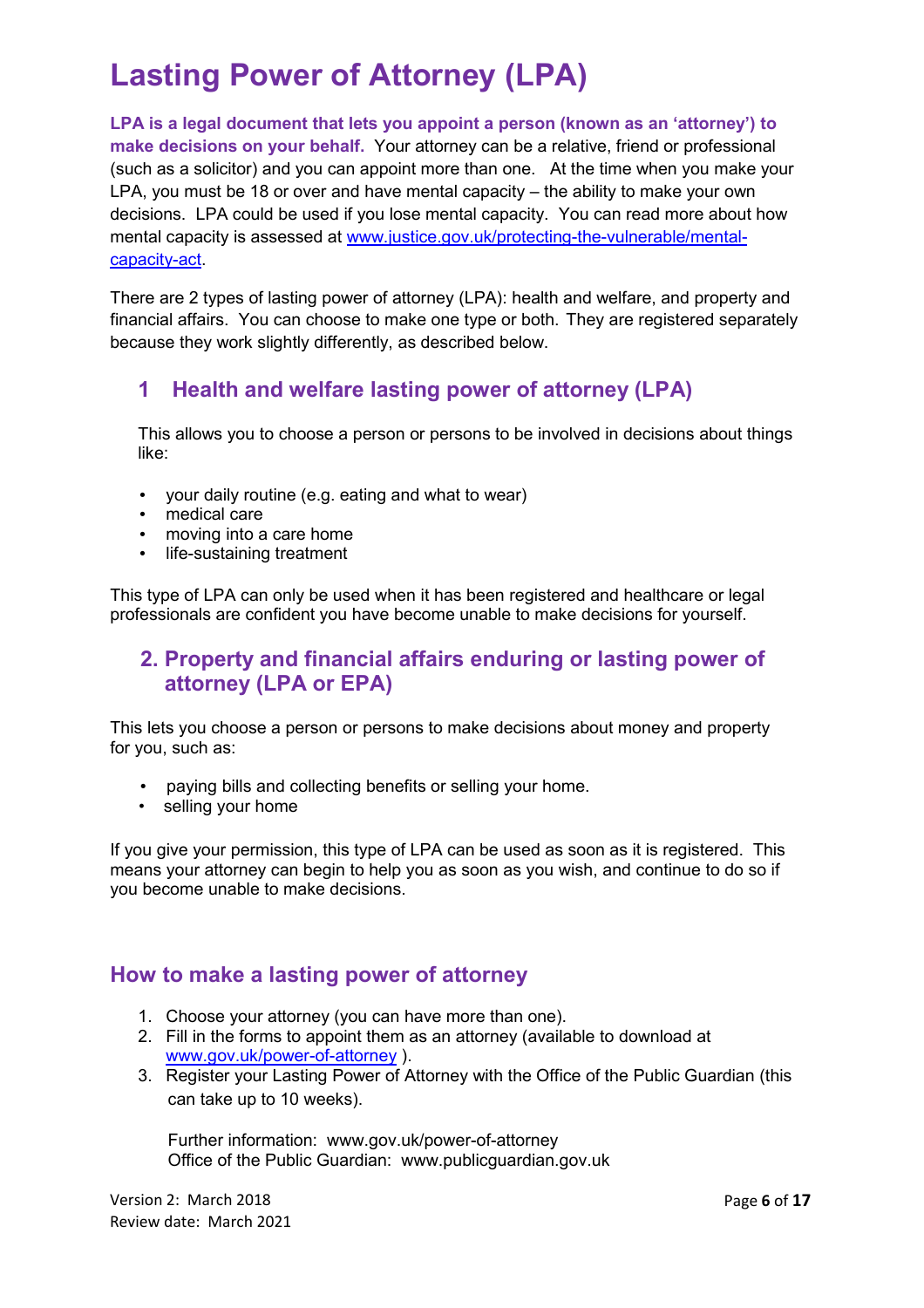#### **2. My Care**

If I could not care for myself independently, I would most like to be looked after at:

(Professionals call this **Preferred Place of Care (PPOC))** 

When I am dying, I would most like to be cared for at:

(Professionals call this **Preferred Place of Death (PPOD)**)

I would like the following people to visit or support me: Name(s) and contact details:

My faith, beliefs or important customs, including things that I would or would not want to happen to me (continue on a separate sheet if necessary):

My other wishes and things that are important to me. You could write here about plans for those who depend on you (continue on a separate sheet if necessary).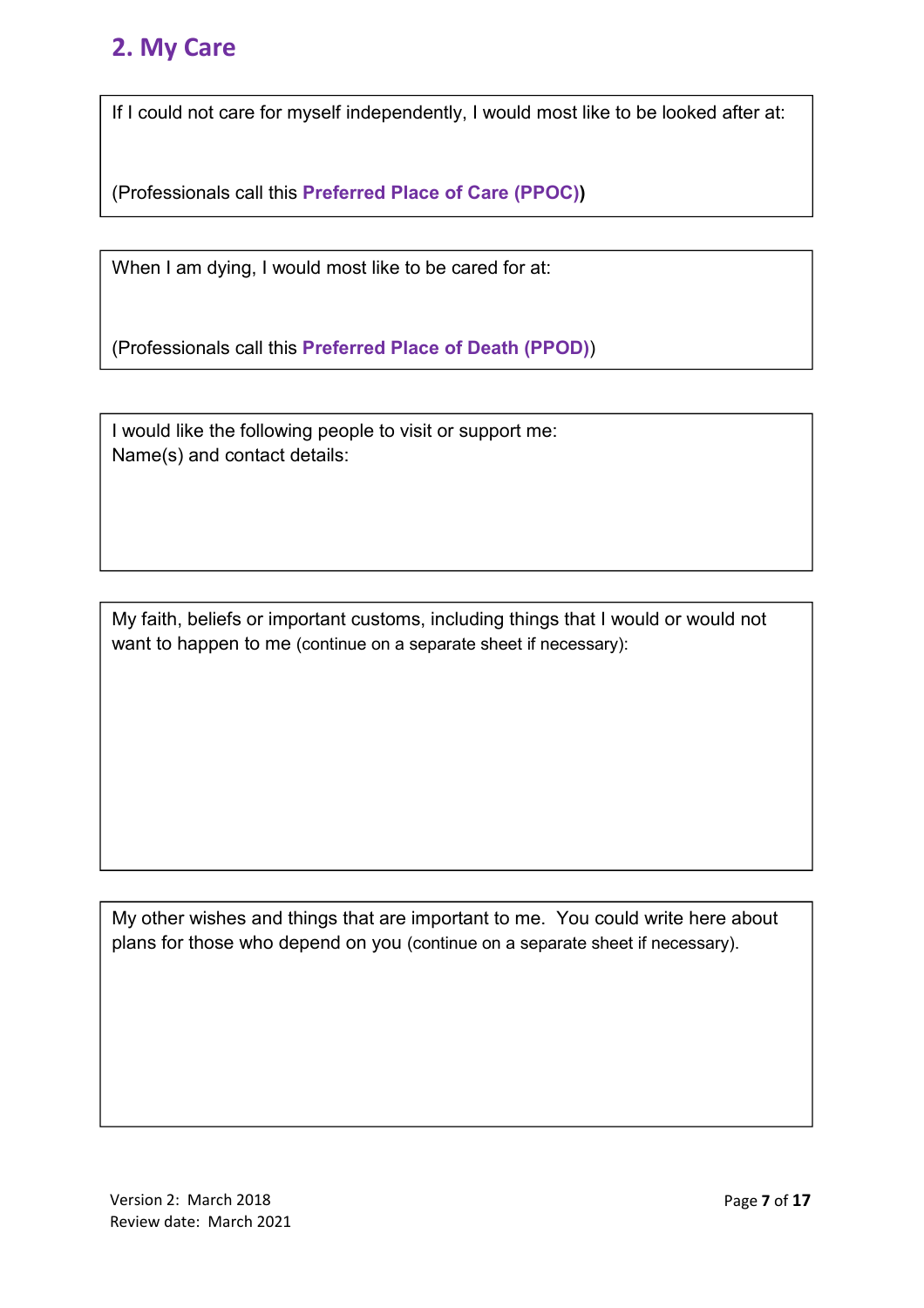## **3. Putting affairs in order**

## **Important paperwork**

You may wish to put some of the following documents in a safe place. If you want to, you can nominate someone you trust to help with your paperwork in the future if needed. Make sure they know where your documents are and record their contact details below.

| Bank account and credit card details                     |  |
|----------------------------------------------------------|--|
| Insurance policies                                       |  |
| <b>Pension documents</b>                                 |  |
| Passport                                                 |  |
| <b>Birth certificate</b>                                 |  |
| Marriage or civil partnership certificate                |  |
| Mortgage details                                         |  |
| Hire-purchase agreements                                 |  |
| Will                                                     |  |
| Important contact details (e.g. executor, solicitor, GP) |  |
| Funeral plan                                             |  |
| Contact details for family, friends and colleagues       |  |
| Tax office address                                       |  |
| <b>National Insurance Number</b>                         |  |

## **Person nominated to deal with paperwork**

| Name:    | Relationship to me: |
|----------|---------------------|
| Address: |                     |
|          | Phone:              |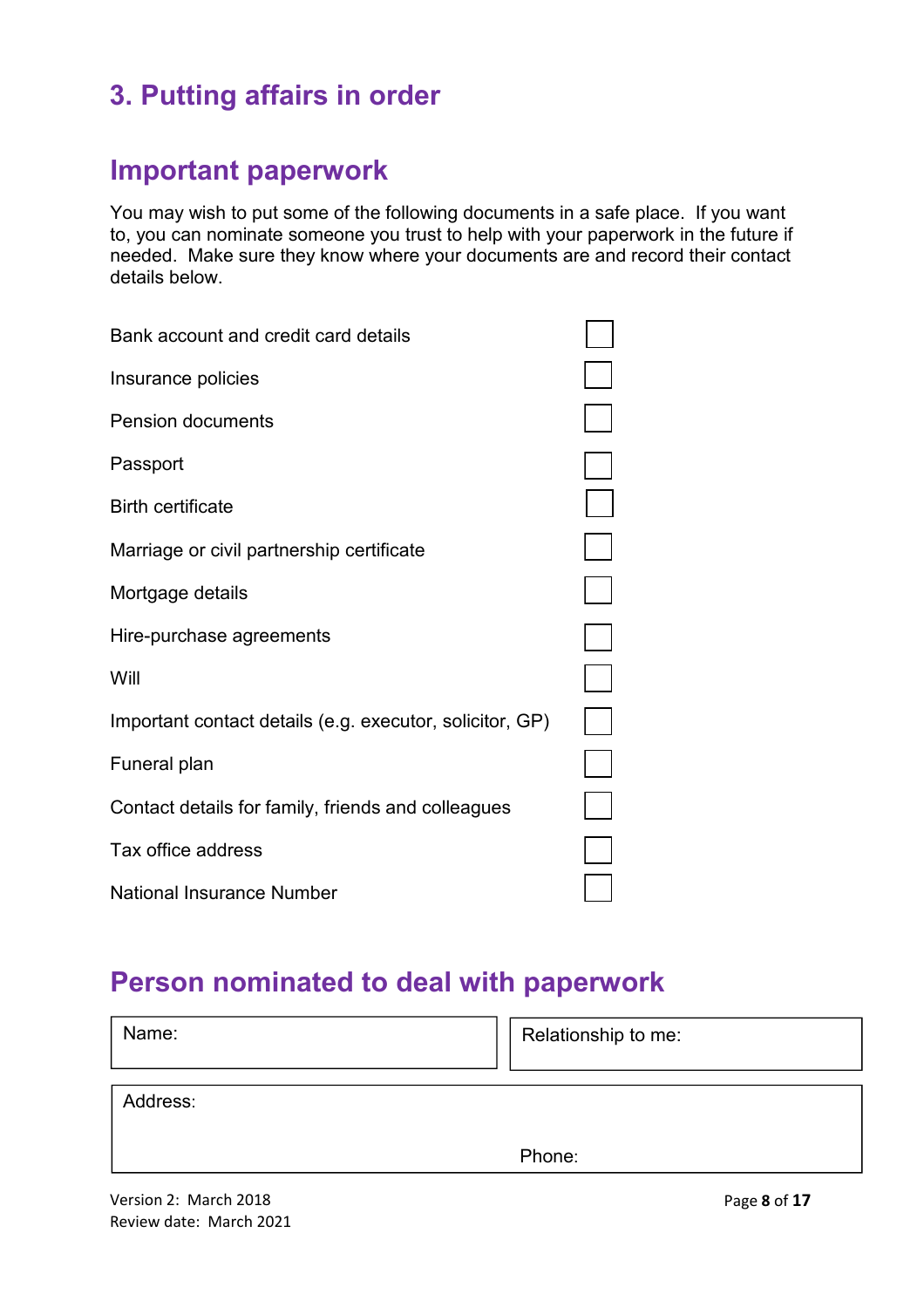## **4. Sorting out your digital assets and legacy**

A digital legacy is the digital information that is available about someone following their death, often formed by the information that they leave on line. This may include any website or blog listings about the person, their social media profiles, photos, videos, gaming profiles and interactions they have had online.

Digital assets are possessions that are purchased, stored or available on digital devices or online services. These may include photos, videos, music, websites, blogs and eBooks.

Information about how to preserve your digital legacy, and how to pass down your digital assets can be found at https://digitallegacyassociation.org/for-the-public/

## **5. Making a Will**

Your will is a document stating what you want to happen to your money and property after your death. It can include arrangements for dependents or pets. Any adult can write a will. It is a good idea to do this because if a person dies without a will, the law decides what happens to their property. This can take a long time and be distressing and expensive for the surviving family.

You can write your will yourself, but you should get legal advice to make sure your will is interpreted in the way you want, for example from a solicitor or Citizens Advice (see below),. Before you do this, decide what you would like to include in your will and whom you would like to appoint as executor (to deal with distributing your property after you die). You need to get your will formally witnessed and signed to make it legally valid.

If you want to update your will, you need to make an official alteration (called a codicil) or make a new will.

Further information:

Advice on making a will: https://www.gov.uk/make-will/overview

Citizens Advice:

http://www.adviceguide.org.uk/england/relationships\_e/relationships\_death\_and\_will s\_e/wills.htm

| have not $  \cdot  $ made a will.<br>$l$ have $  \quad  $ |
|-----------------------------------------------------------|
| A copy of my will is held at:                             |
|                                                           |
|                                                           |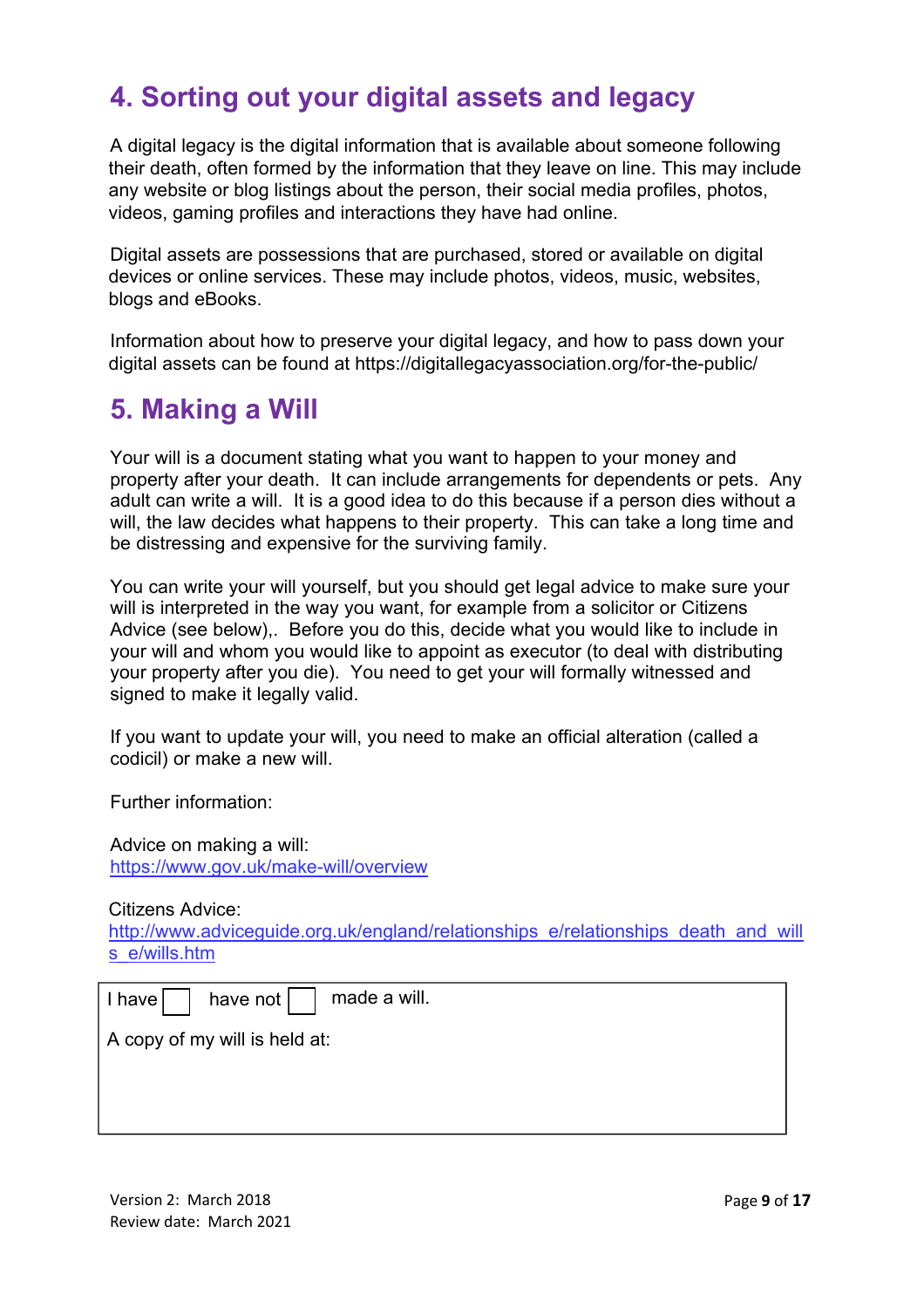## **Organ or tissue donation**

Depending on your medical history, it may be possible to donate your organs and/or tissue for transplantation after death. You can find out more about this at https://www.organdonation.nhs.uk or by ringing 0800 432 0559.

If you decide to join the organ donor register, tell your family because if your wishes are not known or cannot be established, they will be asked to give their consent at the time of donation.

| I have registered for organ and/or tissue donation after my death $\;$ Yes $\textcolor{red}{\bigcup}$ No $\textcolor{red}{\bigcup}$ |  |
|-------------------------------------------------------------------------------------------------------------------------------------|--|
|                                                                                                                                     |  |

I want to donate the following for transplantation after my death:

| Any of my organs and tissues |                                              |
|------------------------------|----------------------------------------------|
| Or                           |                                              |
|                              | Skin   Liver   Heart   Small bowel   Kidneys |

|  | Donating my body to medical science or         |  |
|--|------------------------------------------------|--|
|  | Donating my brain and spinal cord for research |  |

These are separate procedures for which forms must be completed before death.

Eves  $\Box$  Lungs Pancreas Heart valves Bone/cartilage

Further information about body donation is available from: http://www.hta.gov.uk/bodyorganandtissuedonation/howtodonateyourbody.cfm

Information about brain and spinal cord donation is available from: http://www.hta.gov.uk/bodyorganandtissuedonation/howtodonateyourbody/donating yourbrain.cfm

Make sure you keep a copy of the paperwork relating to this. Tell your family and healthcare professionals about your decision and where the paperwork can be found.

**I wish my body to be donated to medical science after my death Yes** 

| ×<br>۰. |
|---------|
|         |

**I wish my brain and spinal cord to be donated for research after my death** 

My copy of the paperwork about this is held at:

Additional cop(ies) of the paperwork are held at: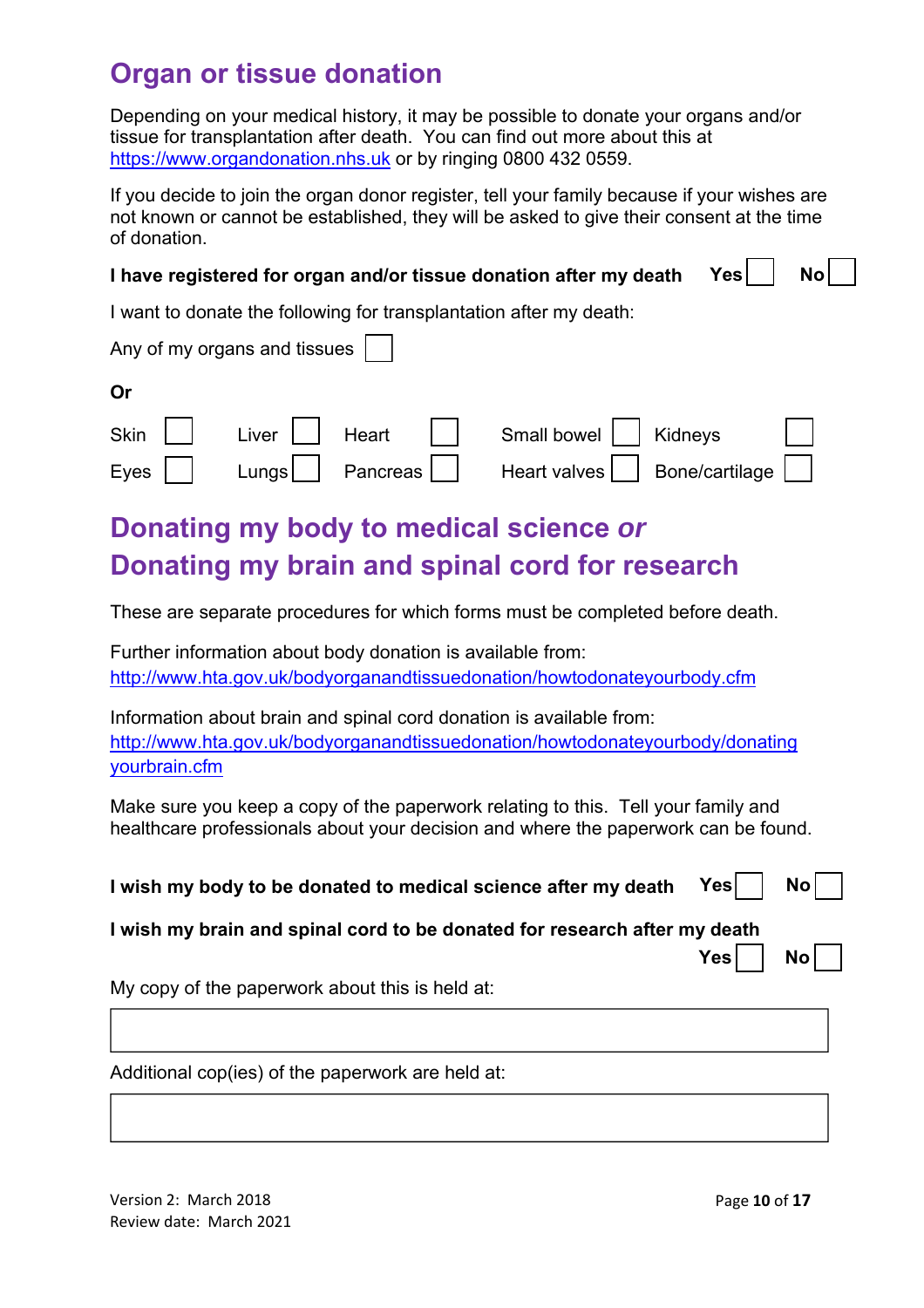## **7. Funeral Planning**

I would like this person to be responsible for arranging my funeral:

Name and address:

I would like the following funeral director:

I have a pre-paid funeral plan as detailed below:

| I would like to be<br>Buried | Cremated | Other, as described below |
|------------------------------|----------|---------------------------|
|                              |          |                           |

I would like the funeral to be in line with my faith as specified below:



Version 2: March 2018 Review date: March 2021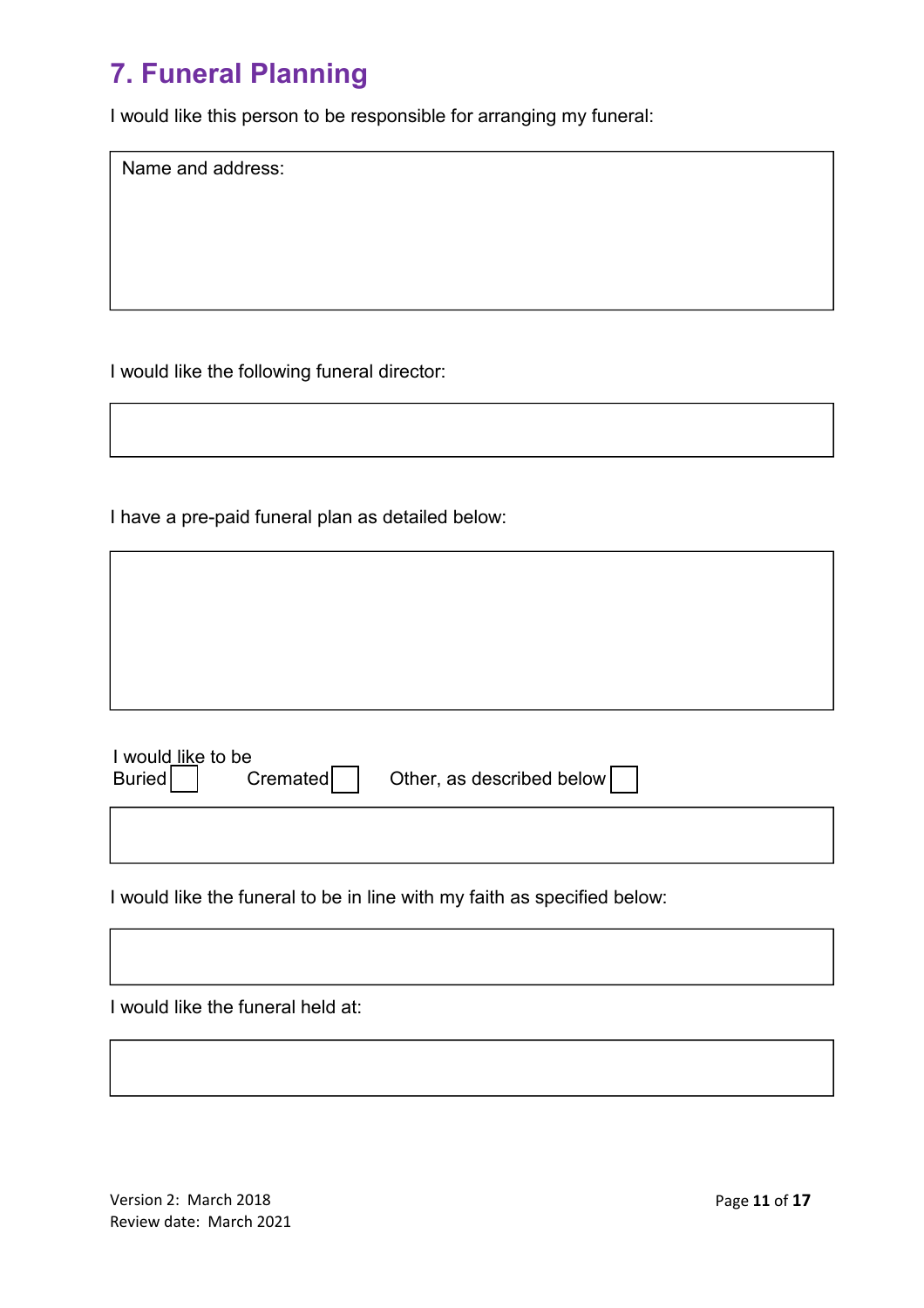I would like the following person to conduct the service:

Name:

Contact details:

Music, songs or readings I would like:

Music, songs or readings I would like:

My other wishes are recorded below (for example, donations to charity, flowers, funeral invitations)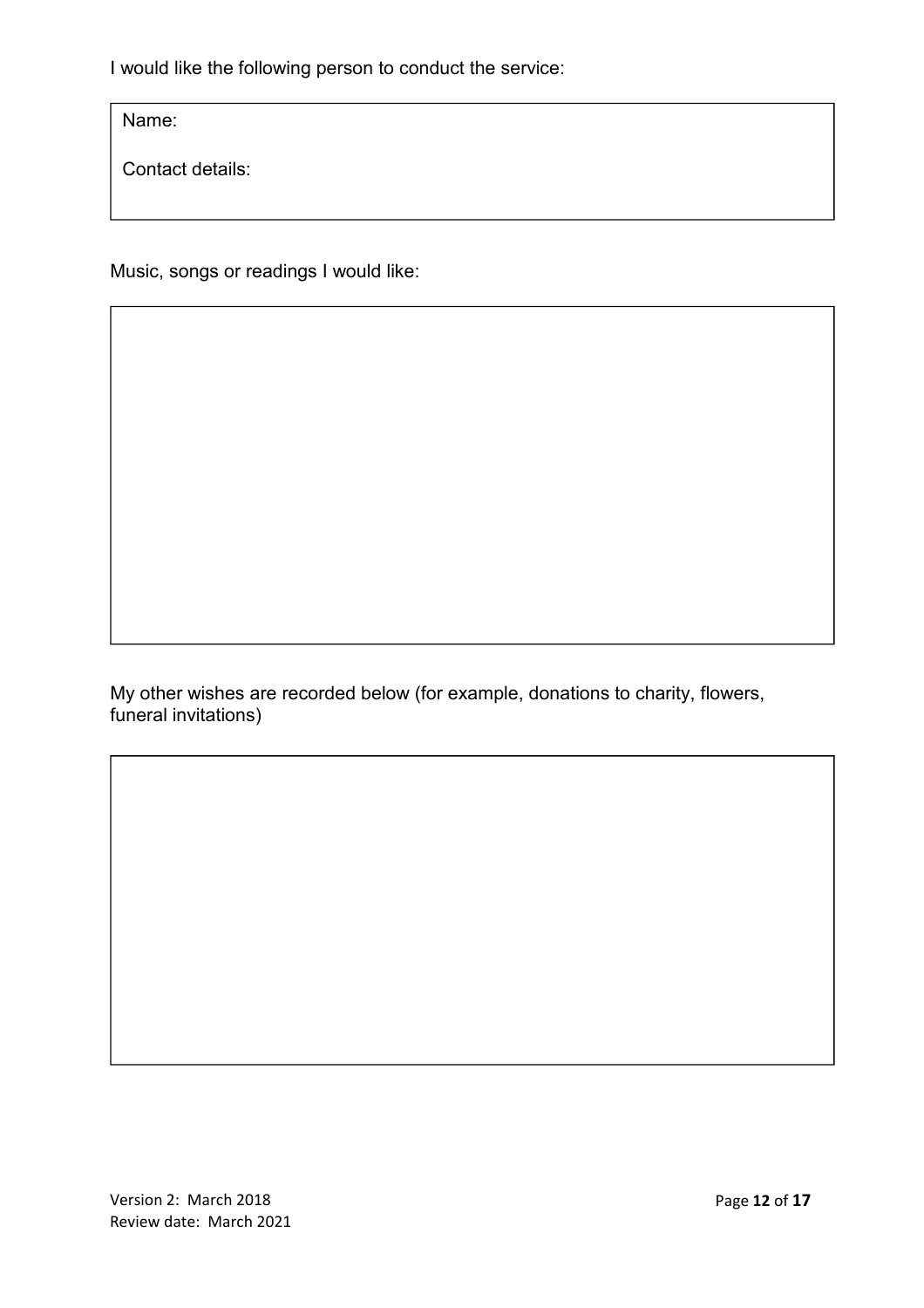## **Advance Decision to Refuse Treatment (ADRT)**

**This is a formal, legally binding document (previously known as a Living Will).** It allows you to state in advance that you would refuse certain treatments in particular circumstances. Before you make an ADRT you should get advice from someone who understands the process, such as your GP or a solicitor.

#### **Key facts about an ADRT:**

- You must be at least 18 years old and able to make decisions for yourself at the time you make the ADRT. This is known as mental capacity.
- An ADRT will only apply at a time when you have lost the mental capacity to consent to or refuse treatment. Professionals involved in your care must assume that you have mental capacity until proven otherwise and must give you help and time to communicate your decisions (Mental Capacity Act 2005).
- An ADRT must specify precisely what treatment is to be refused and the circumstances in which the refusal will apply. It is only legally valid if both these conditions apply. For example, you might state "If I have a stroke which results in swallowing problems, I would not wish to be fed artificially by tube or drip". This refusal would not be legally binding if swallowing problems were due to another cause.
- ADRT does not allow you to have your life ended and cannot be used to ask for particular medical treatments. If you want to refuse treatment that could potentially save your life (such as artificial breathing on a ventilator) you must state that your wishes apply "even if my life is at risk as a result of my decision".
- An ADRT should be in writing, signed and witnessed. An ADRT must be in writing, signed and witnessed if applying to life sustaining treatments.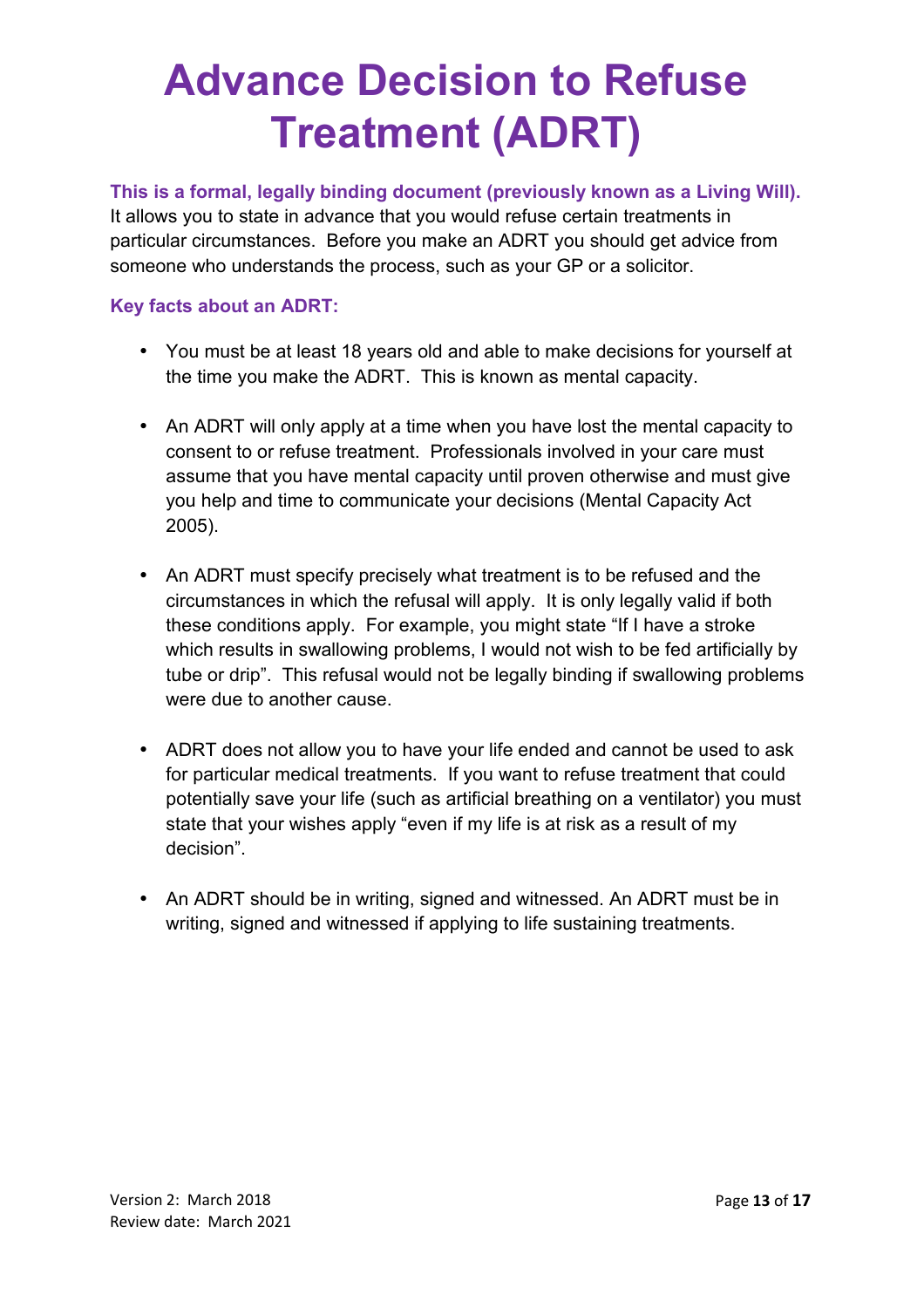- You can change your mind and cancel your ADRT at any time, as long as you still have mental capacity. There is no formal process to follow and you can cancel your decision verbally or in writing. Where possible, you should tell anybody who knew about your ADRT that it has been cancelled.
- You can make changes to your ADRT verbally or in writing, unless the change includes a refusal of life-sustaining treatment, in which case you must follow the procedure above and ensure the change is in writing and is witnessed.
- You should tell professionals (such as your GP, nurse, hospital or hospice doctor or keyworker) about your ADRT form and consider giving them a copy.
- If you do not wish to be resuscitated in the event of cardiopulmonary arrest (when the heart and breathing stop), discuss your decision with your doctor and record it on page 16. If you decide against resuscitation, ask your doctor to complete a form telling healthcare professionals not to attempt resuscitation. (This is known as a DNACPR form).

Further information about resuscitation is available at: https://www.resus.org.uk/pages/DecisionsRelatingToCPR.pdf

If you want to make an Advance Decision to Refuse Treatment (ADRT), fill in the form on page 15.

Further information:

ADRT: www.nhs.uk/Planners/end-of-life-care/Pages/advance-decisions-to-refusetreatment.aspx

Mental Capacity Act: www.justice.gov.uk/protecting-the-vulnerable/mental-capacityact).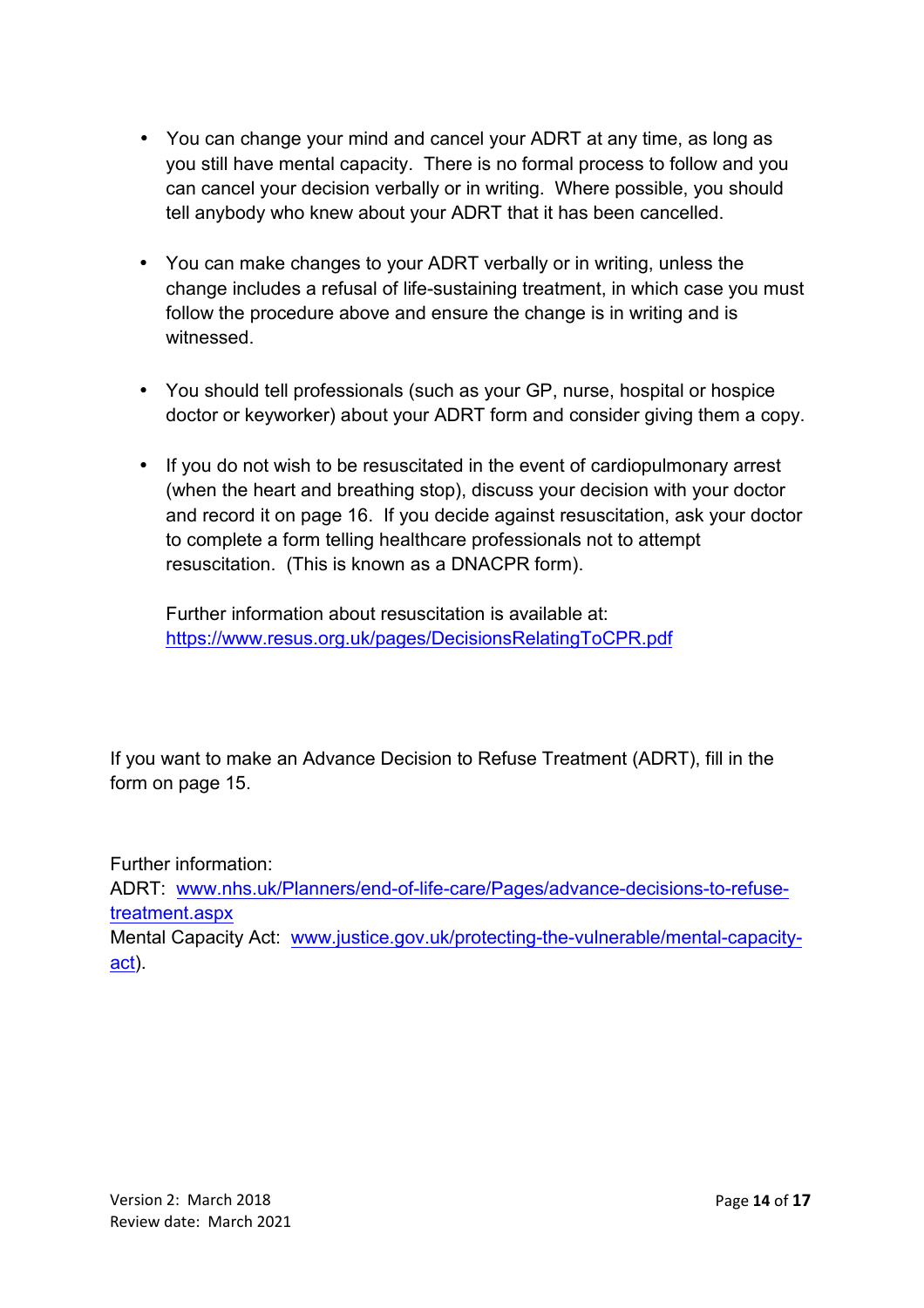## **My Advance Decision to Refuse Treatment**

Name: Date of birth:

NHS number:

Address:

#### **Important note for health and social care professionals**

You should assume that the patient can make their own decisions (has capacity) until proven otherwise. You must offer them help and time to communicate.

Before implementing this decision to refuse treatment, you must check that it is valid and applies in the patient's circumstances at the time.

You should share this information with everyone involved in the patient's treatment and care.

Basic care, comfort and support are not treatments and should be offered to every patient, whatever their advance decisions.

I do not want to receive the specific treatments shown below in the circumstances specified. **If you are refusing a treatment that is or may be life-sustaining, you must also state in the box: "I am refusing this treatment even if my life is at risk as a result".**

| Circumstances in which I refuse this<br>treatment: |
|----------------------------------------------------|
|                                                    |
|                                                    |
|                                                    |
|                                                    |
|                                                    |
|                                                    |
|                                                    |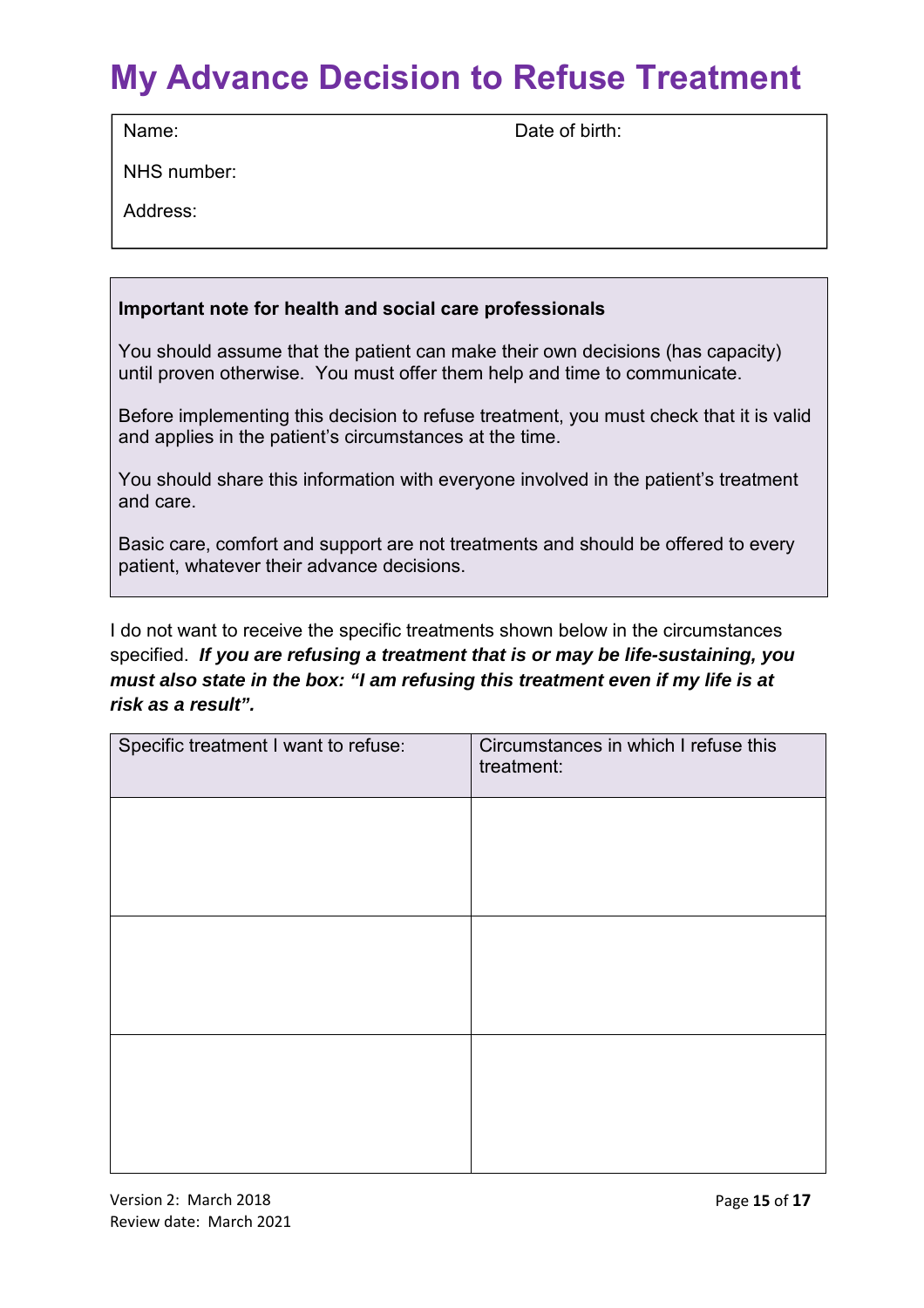| I have discussed cardiopulmonary resuscitation with my doctor. In the event of<br>cardiopulmonary arrest (when the heart and breathing stop): |       |  |
|-----------------------------------------------------------------------------------------------------------------------------------------------|-------|--|
| I do not wish to be resuscitated in the following circumstances, or<br>I do not wish to be resuscitated in any circumstances                  |       |  |
|                                                                                                                                               |       |  |
|                                                                                                                                               |       |  |
| Signature:                                                                                                                                    | Date: |  |
| A completed DNACPR form can be found at:                                                                                                      |       |  |

## **Declaration to everyone involved in my care:**

I make this decision to refuse treatment voluntarily and am mentally capable to do. I am fully aware of the possible consequences of my refusal as documented above.

I understand that I can cancel this decision to refuse treatment at any time.

| Name:       | Date of birth: |
|-------------|----------------|
| NHS number: |                |
| Address:    |                |
| Signature:  | Date:          |
|             |                |

#### **Witness declaration:**

 An Advance Decision refusing life-sustaining treatment must be signed by you (or by another nominated person in your presence and by your direction) and witnessed by someone else.

The person making this Advance Decision to Refuse Treatment signed it voluntarily in front of me.

| Witness's signature:                        | Date:  |
|---------------------------------------------|--------|
| Address and postcode:                       |        |
|                                             | Phone: |
| Relationship to person making the decision: |        |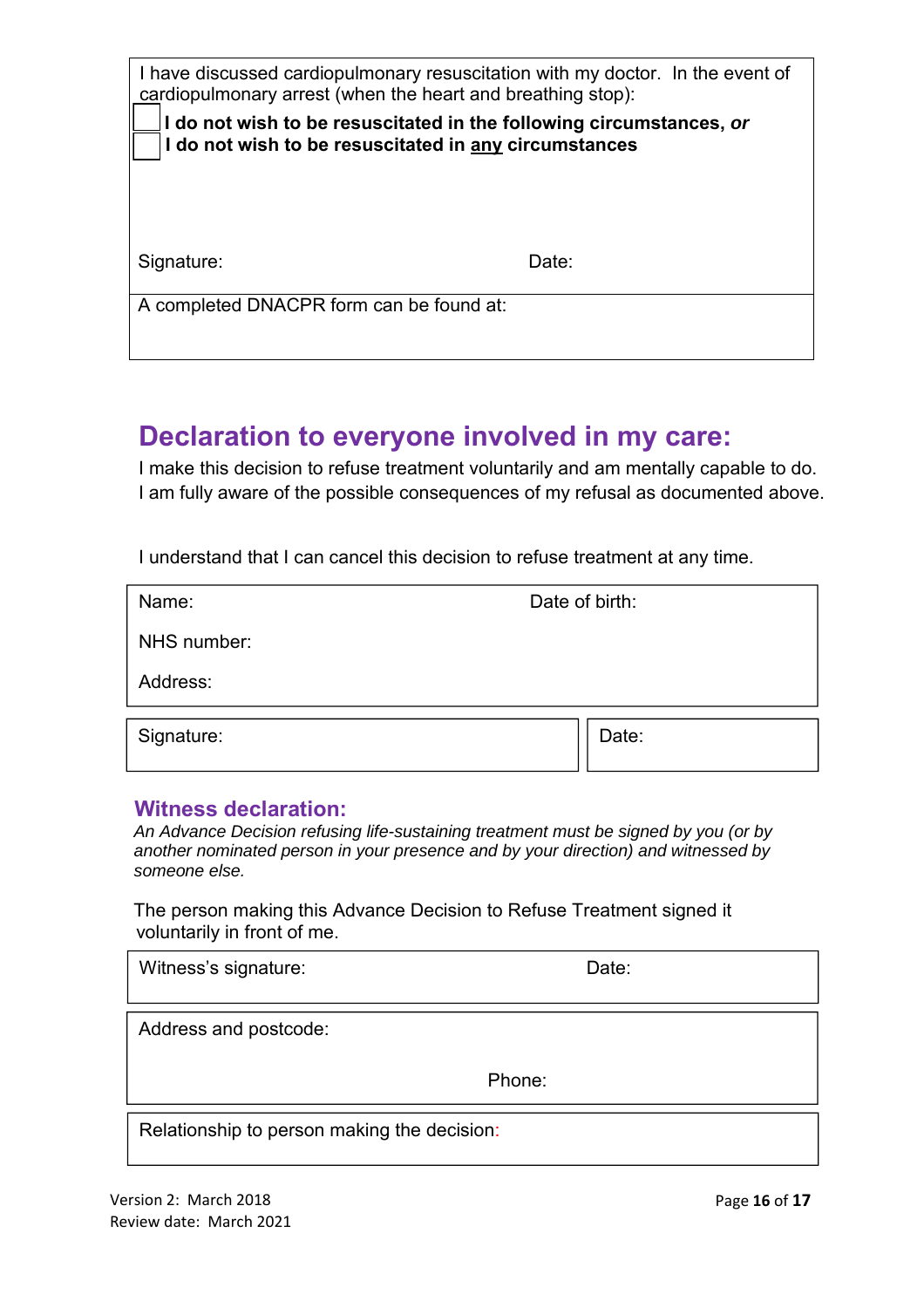I give permission for my Advance Decision to Refuse Treatment to be discussed with:

I do *not* give permission for my Advance Decision to Refuse Treatment to be discussed with:

#### **Changes to my Advance Decision to Refuse Treatment**

Name: **Name: Date of birth:** 

NHS number:

Address:

You should regularly review your ADRT to make sure it still represents your wishes.

- Write changes in the box below. Continue on a separate sheet if needed.
- Each change must be signed, dated and witnessed
- Tell the people who know about your ADRT of the changes and provide updated copies.

| Details of change:    |        |
|-----------------------|--------|
|                       |        |
|                       |        |
|                       |        |
|                       |        |
|                       |        |
| Signature:            | Date:  |
| Witness's signature:  | Date:  |
| Address and postcode: |        |
|                       |        |
|                       | Phone: |